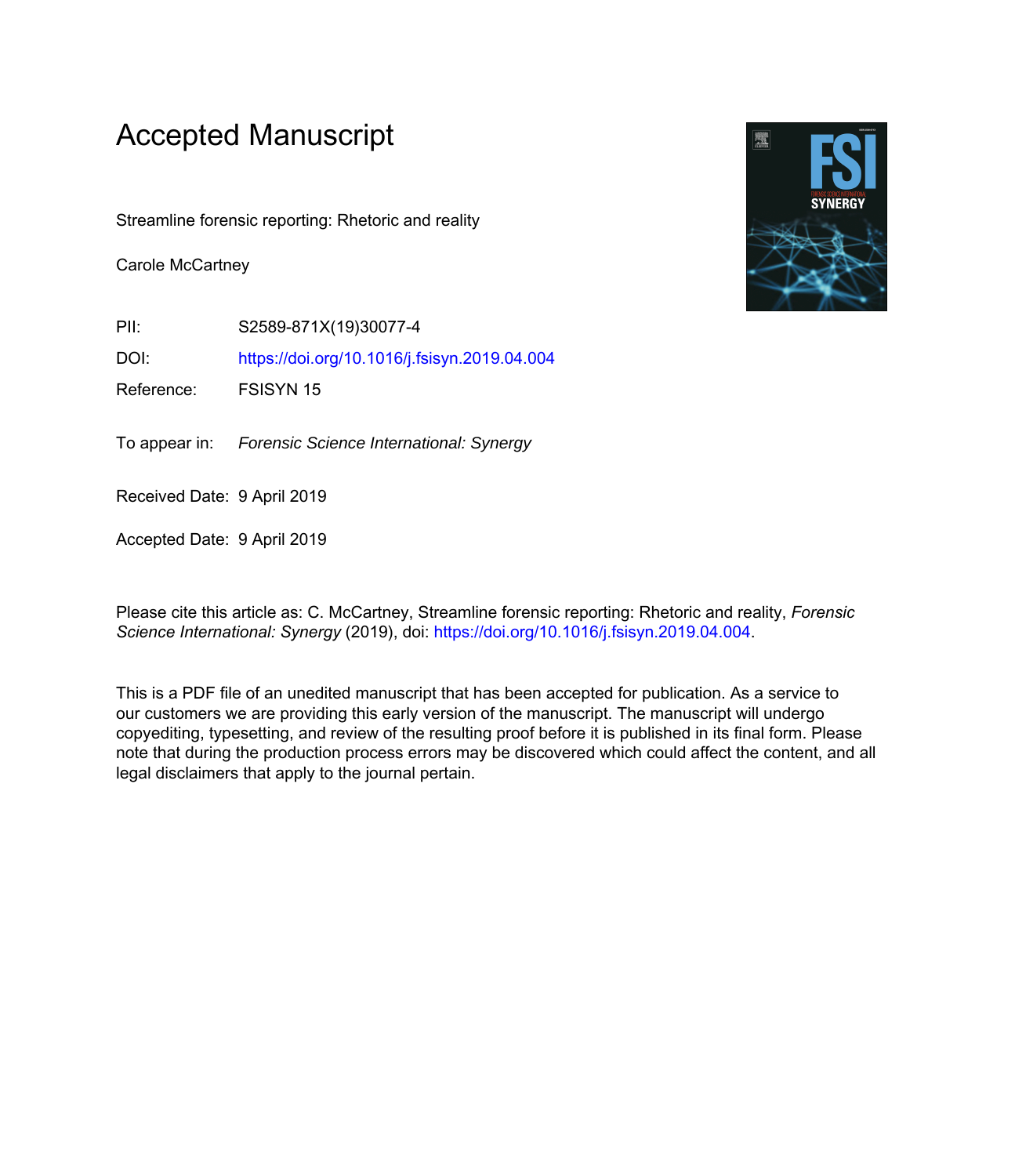#### **Streamline Forensic Reporting: Rhetoric and Reality.**

ng "early agreement with the defence on forensic issues but where this cannot the first instance, to identify the contested issues." Essentially, the forend back to completion of a 'SFR1 form', usually one page, with 'resu The 2005 Criminal Procedure Rules (CrimPR) of England and Wales, were designed to enable courts to manage case preparation to ensure no 'unfair and avoidable delays'.<sup>1</sup> Streamlined Forensic Reporting (SFR), was introduced in 2013, aiming to deliver 'swift and sure justice', by achieving "early agreement with the defence on forensic issues but where this cannot be achieved in the first instance, to identify the contested issues." Essentially, the forensic process is pared back to completion of a 'SFR1 form', usually one page, with 'results/findings' of a test (e.g. a DNA/fingerprint match or toxicology result).<sup>2</sup> It does not include any evaluation or methodology, quality of sample, collection techniques etc.. Indeed the information provided has perhaps generously been called 'very limited'.<sup>3</sup> The defence can 'accept' the SFR1, which then becomes proof of the fact (i.e. an identification). If refuting the SFR1, the defence must raise a 'real issue', which the prosecution must then either challenge as a 'real issue', provide a more detailed report (SFR2), or undertake further testing/ evaluation. An SFR2 report however, is still not a full evaluative report, as it will only be addressing the 'real issue' raised by the defence.

SFR, as stated by the CPS: "has been designed to enable investigators, scientists and prosecutors to comply with the Criminal Procedure Rules, in the interests of justice."<sup>4</sup> They point to the ability of SFR to ensure time and cost efficiencies, with more (and earlier) guilty pleas; a lower rate of discontinuance and a "reduction in the number of cases requiring additional forensic evidence, saving time and costs," because SFR "takes a more proportionate approach to forensic evidence...".<sup>5</sup> The aim of SFR has been identified as reducing "the number of defence challenges to forensic science evidence,"<sup>6</sup> and should be

l

 $^{\rm 1}$  Ministry of Justice website: https://www.justice.gov.uk/courts/procedure-rules

<sup>&</sup>lt;sup>2</sup> The Streamlined Forensic Reporting process is detailed clearly in Edmond, G., S. Carr, & E. Piasecki, (2018) 'Science Friction: Streamlined Forensic Reporting, Reliability and Justice', *Oxford Journal of Legal Studies*, 38 (4), pp 764–792.<br><sup>3</sup> Edmond et

Edmond *at al, supra.*

<sup>&</sup>lt;sup>4</sup> CPS SFR Guidance and Toolkit, available at: https://www.cps.gov.uk/legal-guidance/streamlined-forensicreporting-guidance-and-toolkit

<sup>5</sup> CPS website *supra*.

<sup>6</sup> See Edmond *et al*, fn2.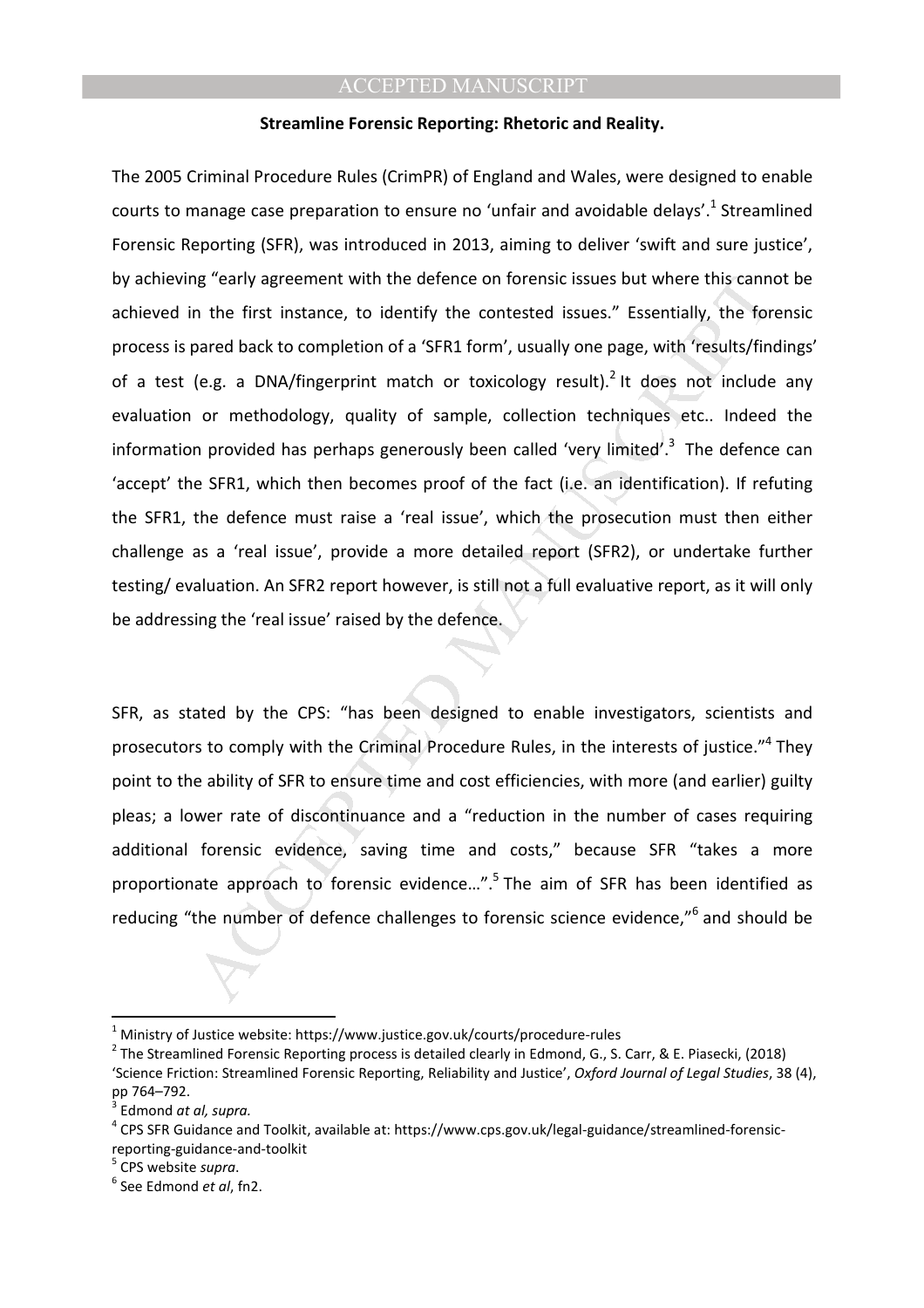understood as introduced during a "crisis of governmentality".<sup>7</sup> Such goals (may) seem commendable, if the SFR process does indeed ensure that justice is 'swift and sure', but questions are increasingly asked as to whether these aims are being achieved, and even if they are injudicious, and instead, there are deleterious impacts of SFR upon the criminal process, and even forensic science more widely.<sup>8</sup> To interrogate this issue, the Science and Justice Research Interest Group gathered lawyers, forensic practitioners, judges and academics in November 2018 to the School of Law, Northumbria University. What follows is a brief summary of some concerns raised during this meeting.

#### *SFR and Investigations*

search Interest Group gathered lawyers, forensic practitioners, judges<br>in November 2018 to the School of Law, Northumbria University. What follo<br>mary of some concerns raised during this meeting.<br>**Vestigations**<br>apprehension There was apprehension surrounding the impact of SFR on police investigations. SFR1 reports are often produced before a suspect is identified. After identification, suspects can be arrested, and only then will it be decided if more work is required (this could be any time later, demanding the diligent collection and retention of all exhibits). A major concern is with the police production of SFR reports. Police personnel are producing a lot of SFR1s (for example, all fingerprint and DNA results, and most digital forensic results) and they are not to the same standard as those produced by Forensic Service Providers (FSPs). Police officers do not have the impartiality, or independence of knowledge to be able to apply the same reasoning as a forensic scientist and a police SFR1 will just report a 'result' of a test (e.g. a database search) unaccompanied by any interpretation or caveats. Digital forensic experts also indicated that SFR is being used to halt investigative work, sometimes prematurely. Sufficient 'testing' and investigation is done to reach a conclusion for the SFR1 form, and then work is stopped. There is no need for further investigation to examine context, alternate hypotheses or exculpatory evidence, once the SFR1 form is 'complete'. This means that evidence that could inform decisions about the most appropriate charges, or add to charges, is also missed, as well as possible information for the defence.

 $\overline{a}$ 

<sup>7</sup> Richmond, K. (2018). Streamlined Forensic Reporting: 'Swift and sure justice'? *Journal of Criminal Law*, 82(2), 156–177.

<sup>8</sup> For academic criticism see Edmond *et al* and Richmond, *supra*.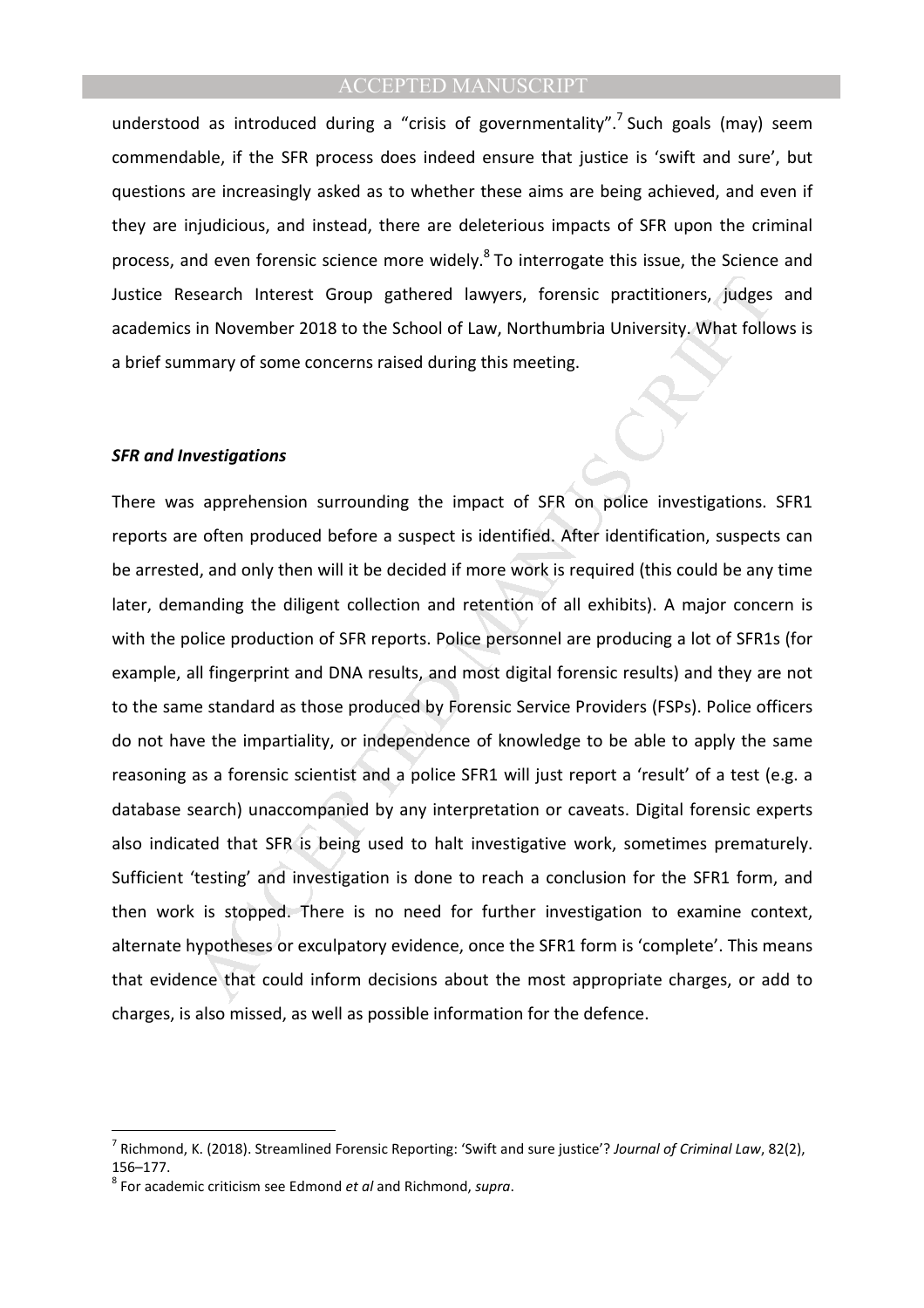It will often come down to negotiation between police and FSPs, (subject to their contract) as to what will be paid for and whether SFR2s will be done, or a full expert report permitted. If SFR1s or SFR2s are produced by an FSP that has already done the relevant work, then why complete an SFR form rather than write a full (CPR compliant) expert report as nothing is saved by not writing the proper report. The SFR process must aim to save costs because FSPs are no longer doing all the testing required (the 'belt and braces' approach), so savings must arise because there is no 'wastage'. But who is determining what is wastage? In reality, the police are deciding what is, and is not done, and with an eye on budgets, they will rarely be asking for testing that could provide exculpatory evidence, or slow down an investigation. It was reported that some experts have asked the police to undertake testing, which has been refused, only for the testing to be demanded later when it transpires (sometimes at trial), that the testing originally requested was required after all.

o longer doing all the testing required (the "belt and braces" approach), so sa<br>because there is no "wastage". But who is determining what is wastage? In re<br>are deciding what is, and is not done, and with an eye on budgets Some problems with SFR may stem from the format of the forms and lack of understanding of the process. For example, it is unclear that those receiving SFR forms understand that caveats and/or supplementary information may come later (if at all). Indeed, there is no 'standard' SFR report (examples were given of one of 49 pages while most are 2 pages, such inconsistency adding to misapprehensions). It is often the case that the defence will have to look hard to find important information. In one example, information that a DNA match came from a mixture was in small font right at the end of the report. There is no statistical information, and assumptions must be made about what was tested and why, and no clues are given of what other tests of exhibits were available. Such ignorance is then exacerbated by a lack of communication, which the SFR process discourages, so misunderstandings about the evidence are aggravated. Legal professionals who may only have a basic understanding of forensic science in any event are now faced with even less information, and an expectation that they will understand the complexities of the scientific evidence with the barest of details.

*SFR, the Criminal Procedure Rules and 'Expert' reports*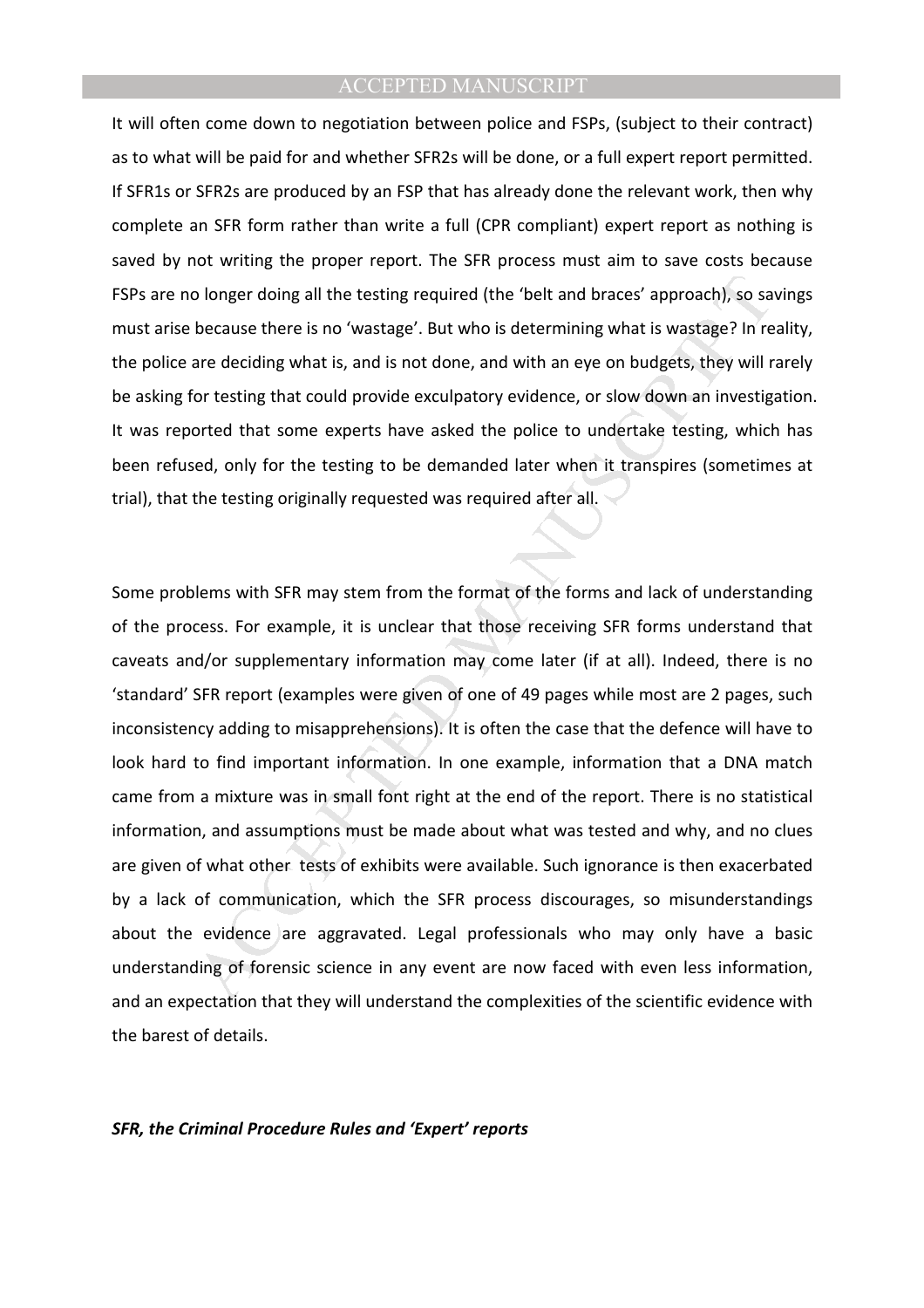There are now two 'modes' of forensic reporting: the 'traditional', where the Criminal Procedure Rules (CrimPR) and Criminal Practice Directions (CPD) apply, and SFR, which (mostly) does not engage the CrimPR/CPD regime. A legitimate question might be raised about why CrimPR compatible report could not also be completed with the SFR2 form, and is there a clear justification for circumventing the CrimPR? These rules were introduced to prevent miscarriages of justice, so why bypass such safeguards? 'Streamlining' the criminal process may be expedient, but not if leading to miscarriages of justice or unjustifiable acquittals.

iscarriages of justice, so why bypass such safeguards? 'Streamlining' the critical transport be expedient, but not if leading to miscarriages of justice or unjustif<br>ar, SFR exempts evidence from the disclosure obligations In particular, SFR exempts evidence from the disclosure obligations in CrimPR Part 19, as SFR forms provide little indication of what was done, whether the specific procedures are valid and reliable, and no hint of limitations, uncertainties, problems, disagreement, exposure to biasing information and so forth. Indeed, CPS guidance on expert reports seems to be contradicted by SFR forms, for example, that there should not be a definitive 'identification'. However, the SFR1 form reports 'matches' identifying an individual (implicitly to the exclusion of all others – though this is not clear). This test result then becomes a 'fact' when unchallenged, but reliance upon tests results as accepted 'facts' is highly problematic, particularly when there are so few details about the testing.

Concerns are heightened when SFR forms are completed by non-experts: while SFR1s in complex biology cases are written by experts who express their opinion in line with the CrimPR, CPS guidance and professional Codes of Conduct, forms completed by non-experts do not express expert opinions, but 'test results'. The difference can be vital, but is rarely understood. In digital forensics, the SFR1 is created by the officer running the case – not the person who examines the exhibit(s), so most often, the investigator will simply report what they believe is 'useful' to their case. Yet they may have no real idea what is meaningful. Yet lawyers may lack sufficient understanding of forensic evidence to overcome the very significant limitations of SFR and not recognise incomplete or insufficient testing, or misleading and/or misinterpreted results. Defendants (and their solicitors) might also believe that they need to make a technical challenge to an SFR1. In fact, they can simply put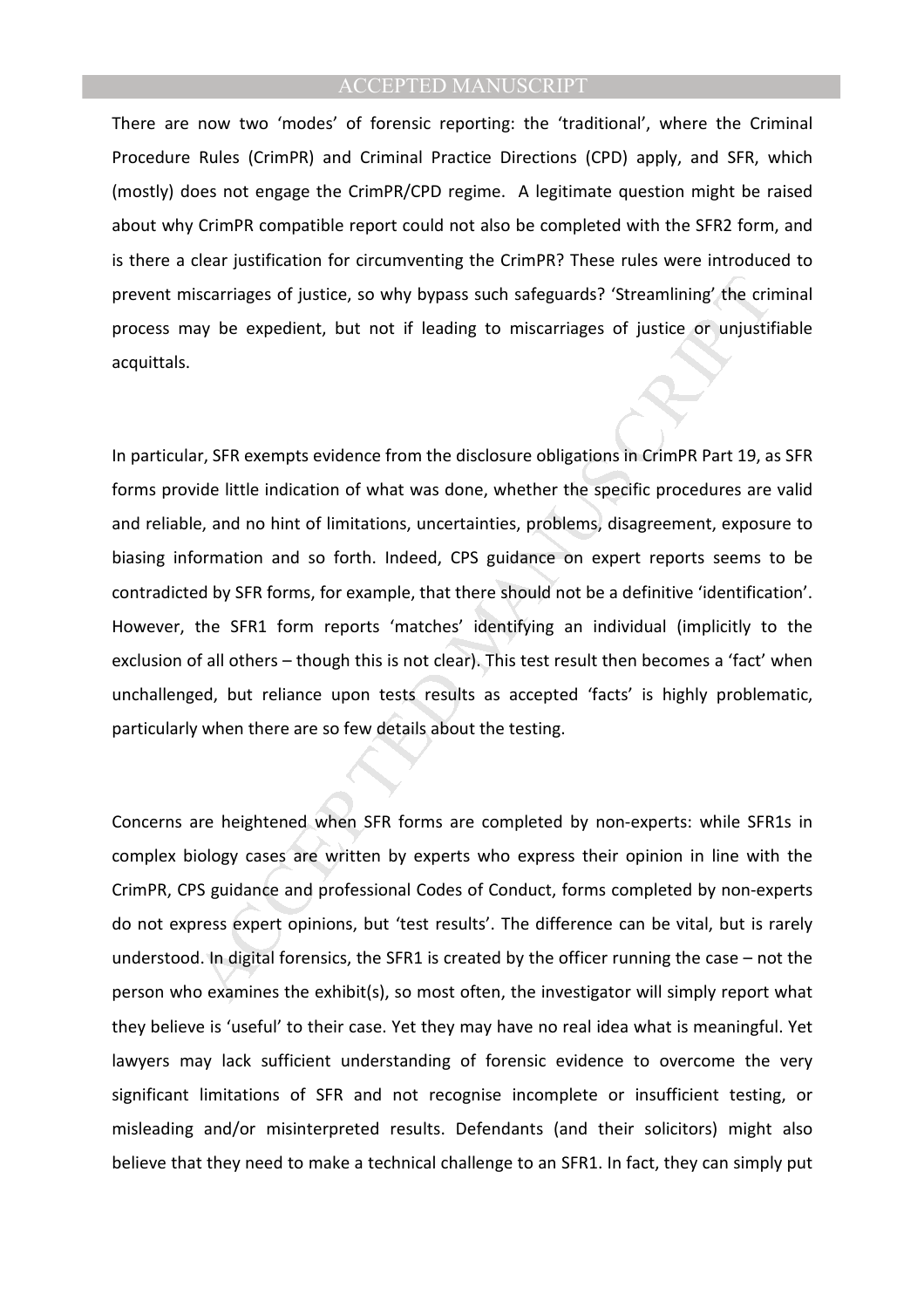their defence and if this challenges the conclusions of the SFR1, then this should lead to an SFR2 report. However, during a SFR pilot in 2017, only 1% of SFR1s led to an SFR2. Why are the defence not challenging SFR1s? Do they (wrongly) believe they have to directly challenge the forensic evidence, say on a technical ground? This is unclear.

xperts expressed disquiet, with DNA experts explaining that where 'matches'<br>
m SFR1s, the evidential value had diminished significant when further work<br>
stressed that it is the evidential meaning of a match that matters bu Defence experts expressed disquiet, with DNA experts explaining that where 'matches' were declared on SFR1s, the evidential value had diminished significant when further work was done. They stressed that it is the evidential meaning of a match that matters but the SFR1 does not provide any probative value or context. The relevance of a DNA match may only be revealed if a SFR2 is requested. Very often SFRs had misleading statements included, there were mixed profiles or partial matches, and no statistical calculations have been reported and nothing regarding transfer and/or persistence. Yet SFR1s are being accepted in the context of a criminal process where it is almost impossible to challenge fingerprint or DNA matches and lawyers recommend a guilty plea when a 'match' is declared. Drug analysis/ toxicology SFRs are also rarely challenged, or only challenged (unjustifiably often) by those who can finance an expensive defence, leading to illegitimate acquittals where the police cannot finance further expensive testing. SFR makes it more vital that the defence are able to access materials, and test results, and obtain their own testing. Yet financial cuts make this unrealistic, and concerns exist about the availability of forensic evidence to the defence. This deficit is critical when facing SFR1s with the very limited information they provide. It is a mockery of 'equality of arms' if people unable to receive public funding, or draw upon private means, are convicted upon scientific evidence not available to the defence.

#### *The Rhetoric and Reality of SFR?*

SFR was introduced to speed-up the criminal process, increase guilty pleas, cut down on forensic testing, and limit the number of experts required to give evidence. These 'savings' increasingly resemble corners being cut. While SFR may be non-problematic when used correctly in the context of a forensic strategy deliberated upon by police and scientists collaboratively, there are serious concerns about the operation of SFR in reality. Some of these relate specifically to the format of SFRs and their use, while others focus upon the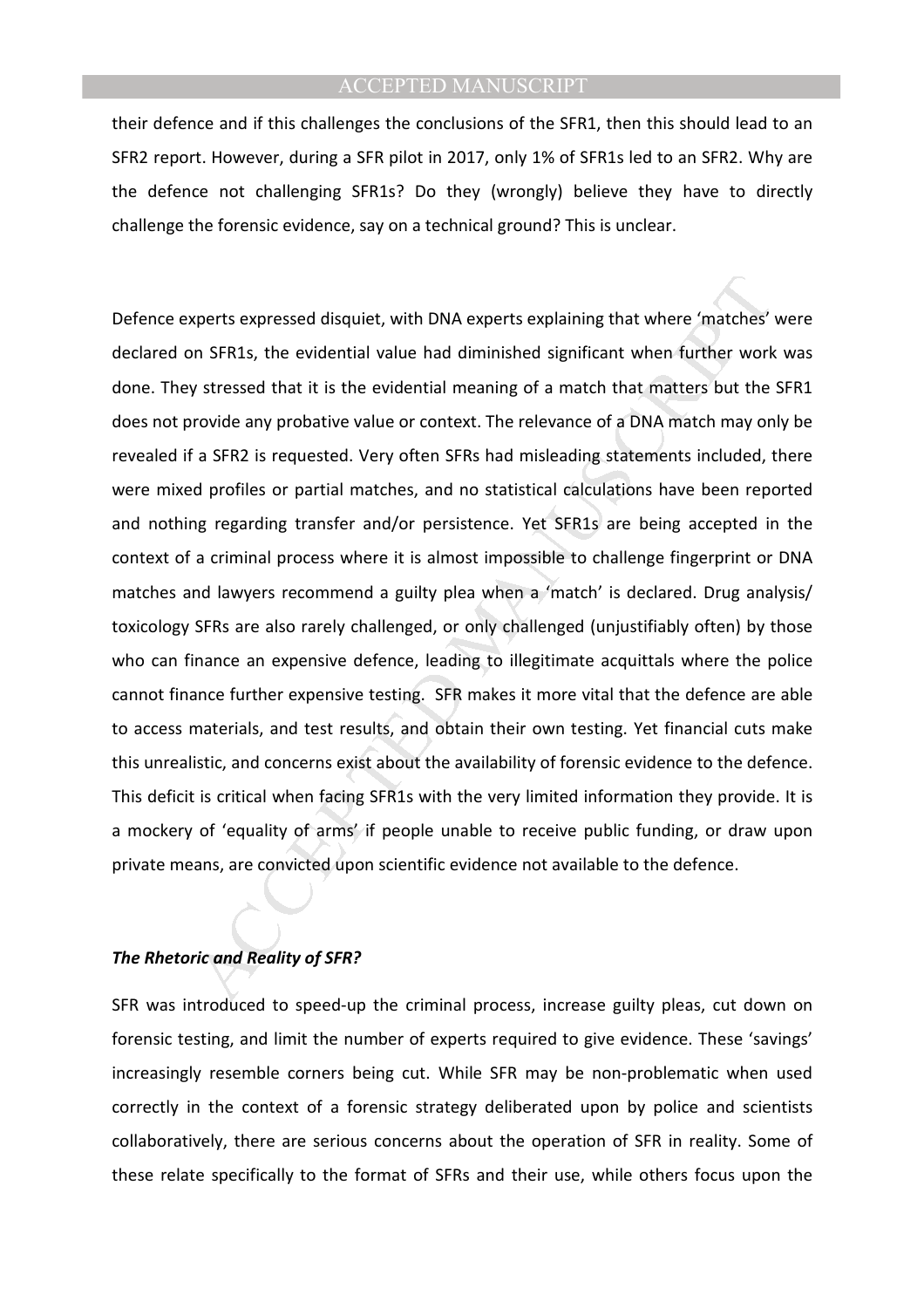impact of the SFR 'process'. SFR is heavily dependent upon clear communication and understanding between all parties, and this is presently lacking. SFR might be reasonable and proportionate in some cases, but the 'one size fits all' approach is seriously flawed. SFR may be preventing defendants from mounting a proper defence, but also defendants are being charged/convicted on the basis of flawed, or at least, incomplete scientific evidence. In fact, evidence is mounting that SFR is having a negative impact on the criminal process and forensic science, and seriously exacerbating the risk of miscarriages of justice.

idence is mounting that SFR is having a negative impact on the criminal projection.<br>
ic science, and seriously exacerbating the risk of miscarriages of justice.